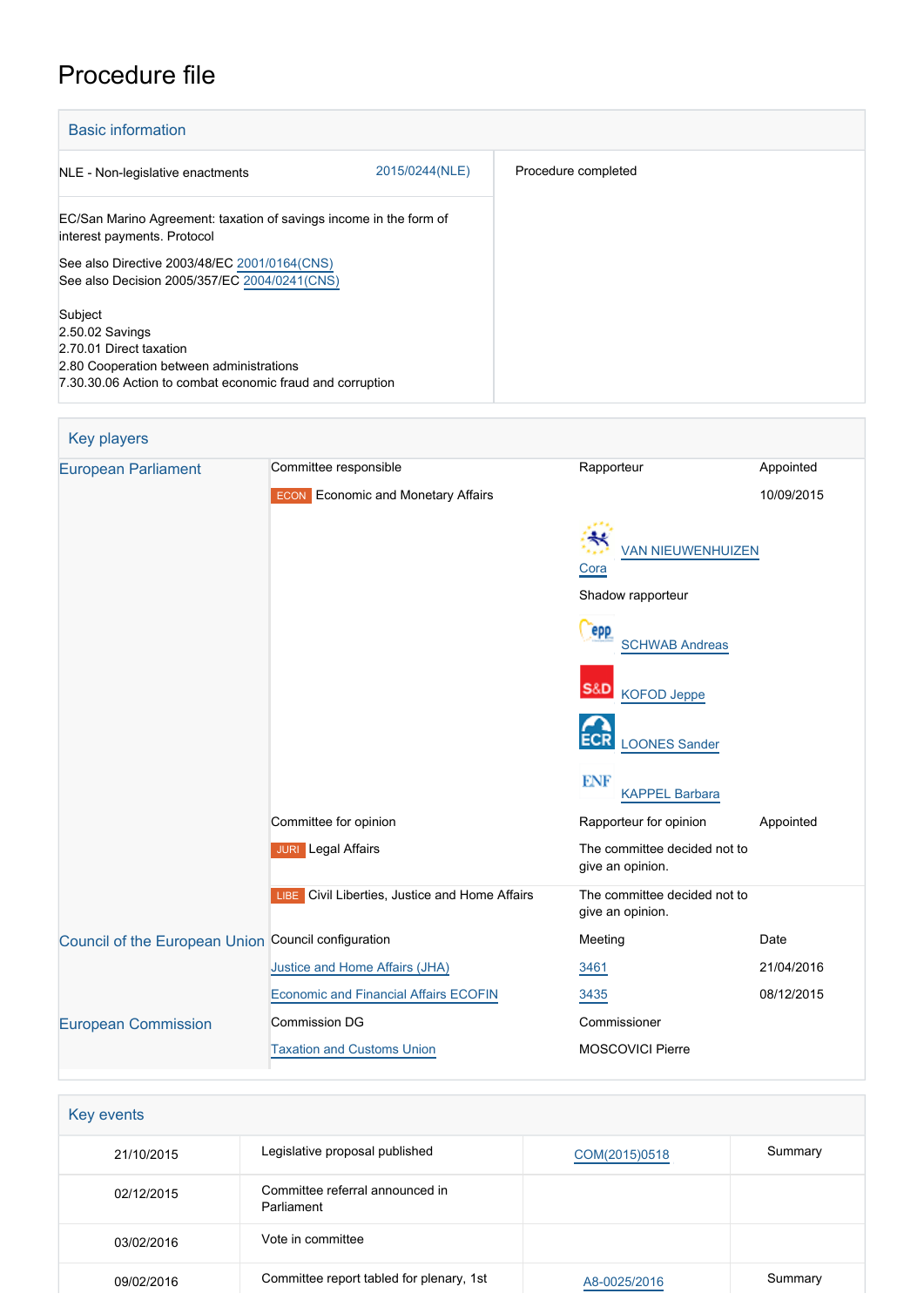|            | reading/single reading                                     |              |         |
|------------|------------------------------------------------------------|--------------|---------|
| 25/02/2016 | Decision by Parliament                                     | T8-0053/2016 | Summary |
| 21/04/2016 | Act adopted by Council after consultation<br>of Parliament |              |         |
| 21/04/2016 | End of procedure in Parliament                             |              |         |
| 27/05/2016 | Final act published in Official Journal                    |              |         |

#### Technical information

| Procedure reference        | 2015/0244(NLE)                                                                               |
|----------------------------|----------------------------------------------------------------------------------------------|
| Procedure type             | NLE - Non-legislative enactments                                                             |
| Procedure subtype          | <b>Consultation of Parliament</b>                                                            |
|                            | See also Directive 2003/48/EC 2001/0164(CNS)<br>See also Decision 2005/357/EC 2004/0241(CNS) |
| Other legal basis          | Rules of Procedure EP 159                                                                    |
| Stage reached in procedure | Procedure completed                                                                          |
| Committee dossier          | ECON/8/04802                                                                                 |

#### Documentation gateway

| Legislative proposal                                               | COM(2015)0518 | 21/10/2015 | EC. | Summary |
|--------------------------------------------------------------------|---------------|------------|-----|---------|
| Document attached to the procedure                                 | COM(2015)0519 | 21/10/2015 | EC. |         |
| Committee draft report                                             | PE572.848     | 11/01/2016 | EP  |         |
| Committee report tabled for plenary, 1st<br>reading/single reading | A8-0025/2016  | 09/02/2016 | EP  | Summary |
| Text adopted by Parliament, 1st reading/single<br>reading          | T8-0053/2016  | 25/02/2016 | EP  | Summary |

#### Final act

 [Decision 2016/828](https://eur-lex.europa.eu/smartapi/cgi/sga_doc?smartapi!celexplus!prod!CELEXnumdoc&lg=EN&numdoc=32016D0828) [OJ L 140 27.05.2016, p. 0001](https://eur-lex.europa.eu/legal-content/EN/TXT/?uri=OJ:L:2016:140:TOC) Summary

## EC/San Marino Agreement: taxation of savings income in the form of interest payments. Protocol

PURPOSE: to conclude, on behalf of the European Union, the Amending Protocol to the Agreement between the European Community and San Marino providing for measures equivalent to those laid down in Council Directive 2003/48/EC on taxation of savings income in the form of interest payments

PROPOSED ACT: Council Decision.

ROLEOF THE EUROPEAN PARLIAMENT: the Council adopts the act after consulting the European Parliament but without being obliged to follow its opinion.

BACKGROUND: following the adoption of [Council Directive 2003/48/EC](http://www.europarl.europa.eu/oeil/popups/ficheprocedure.do?reference=2001/0164(CNS)&l=en) (the Savings Directive), and in order to preserve the level playing field of economic operators, the EU signed an Agreement with San Marino providing for measures equivalent to those laid down in the Directive.

The importance of automatic exchange of information as a means to combat cross-border tax fraud and tax evasion has also been recognised at the international level. The Organisation for Economic Cooperation and Development (OECD) was mandated by the G20 to develop a single global standard for automatic exchange of financial account information (Global Standard). The OECD Council released the Global Standard in July 2014.

Following the adoption of a proposal to update the Savings Directive, the Commission adopted on 17 June 2011 a recommendation for a mandate to initiate negotiations with several countries, including San Marino, in order to upgrade the EUs Agreements with those countries in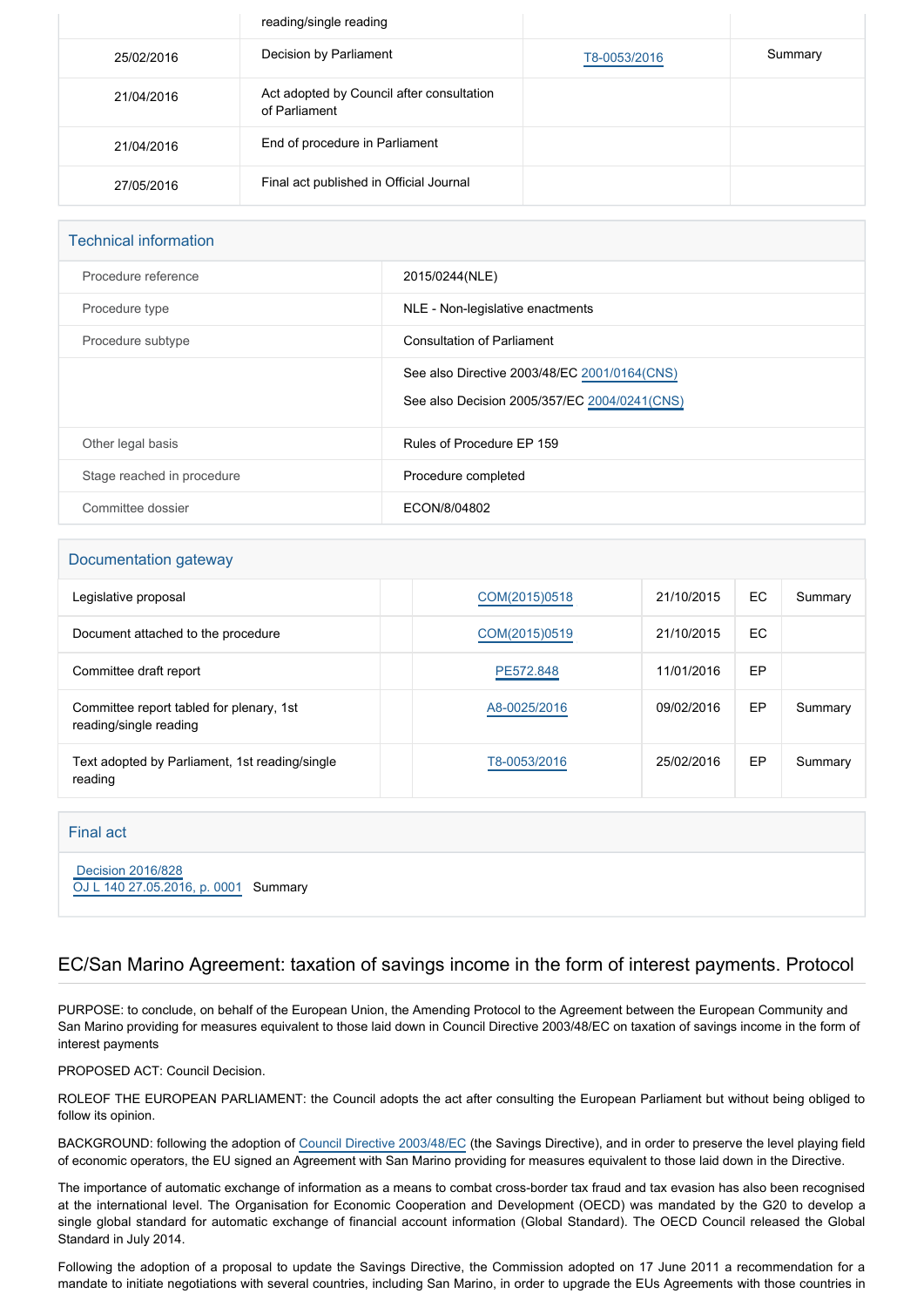line with international developments and to ensure that those countries continue to apply measures equivalent to those in the EU. On 14 May 2013, the Council reached an agreement on the Negotiating Mandate.

On the basis of a proposal presented by the Commission in June 2013, the Council adopted [Directive 2014/107/EU](http://www.europarl.europa.eu/oeil/popups/ficheprocedure.do?reference=2013/0188(CNS)&l=en) amending Directive 2011/16/EU and extending the mandatory automatic exchange of information between EU tax authorities to a full range of financial items in accordance with the Global Standard.

As Directive 2014/107/EU is generally broader in scope than Directive 2003/48/EC and provides that in cases of overlap of scope, Directive 2014/107/EU prevails, the Commission adopted a [proposal](http://www.europarl.europa.eu/oeil/popups/ficheprocedure.do?reference=2015/0065(CNS)&l=en) to repeal Directive 2003/48/EC.

The Commission considers it crucial to ensure that the amendment of the existing

Savings Agreement with San Marino is in line with EU and international developments. This will be the legal basis for implementing the OCDE Global Standard on automatic exchange of information between San Marino and the EU.

CONTENT: with this proposal, the Council is called upon to approve, on behalf of the EU, the Protocol amending the Agreement between the European Community and San Marino providing for measures equivalent to those laid down in Council Directive 2003/48/EC on taxation of savings income in the form of interest payments. The Amending Protocol implements the OECD Global Standard between EU Member States and San Marino. It contains a new set of provisions comprising 10 Articles, an Annex I that reflects the OECD Common Reporting Standard which is part of the Global Standard, an Annex II that reflects important parts of the OECD Commentaries to the Global Standard, an Annex III that reflects the additional data protection safeguards to be put in place as regards data collection and exchanges under the Agreement, and an Annex IV that lists the Competent Authorities of San Marino and of each Member State.

The new Articles reflect the articles of the OECD Model Competent Authority agreement for the implementation of the Global Standard. It includes, inter alia:

- a full set of provisions on exchange of information upon request that follows the latest text of the OECD Model Tax Convention;
- a more detailed set of provisions on data protection;
- provisions on amendments to the Agreement, including a quick mechanism for provisional application by one of the Contracting Parties of amendments to the Global Standard, on the condition of consent by the other Party

The Amending Protocol includes provisions on the entry into force and application. First exchanges in 2017 for information collected in 2016 (with the exception of Austria, which will undertake such exchanges one year later).

The Amending Protocol also deals with issues on the transition from the existing Agreement to the amended Agreement, with regard to requests for information, credits available to beneficial owners for withholding tax, final payments of withholding tax by San Marino to Member States and final exchanges of information under the voluntary disclosure mechanism.

## EC/San Marino Agreement: taxation of savings income in the form of interest payments. Protocol

The Committee on Economic and Monetary Affairs adopted the report by Cora van NIEUWENHUIZEN (ADLE, NL) on the proposal for a Council decision on the conclusion, on behalf of the European Union, of the Amending Protocol to the Agreement between the European Community and the Republic of San Marino providing for measures equivalent to those laid down in Council Directive 2003/48/EC on taxation of savings income in the form of interest payments.

The committee recommended the European Parliament to approve the conclusion of the amending protocol to the agreement.

To recall, the European Union and San Marino signed an agreement on 8 December 2015 on the automatic exchange of financial account information, aimed at improving international tax cooperation and compliance.

Under the new agreement, the EU and San Marino will automatically exchange information on the financial accounts of each other's residents, starting in 2017. The aim is to address situations where a taxpayer seeks to hide capital representing income or assets for which taxes have not been paid.

The agreement aims at ensuring that San Marino applies strengthened measures that are equivalent to the EU legal framework and that comply with the procedures for automatic exchange of financial account information promoted by the 2014 OECD Global standard. It shall have a provisional entry into application on 1 January 2016, pending the completion of their respective internal procedures for its formal entry into force. The rapporteur strongly urged that the agreement is concluded and ratified as soon as possible thereafter in order to keep the transitional phase as short as possible.

## EC/San Marino Agreement: taxation of savings income in the form of interest payments. Protocol

The European Parliament adopted by 602 votes to 22, with 18 abstentions, a legislative resolution on the proposal for a Council decision on the conclusion, on behalf of the European Union, of the Amending Protocol to the Agreement between the European Community and the Republic of San Marino providing for measures equivalent to those laid down in Council Directive 2003/48/EC on taxation of savings income in the form of interest payments.

Parliament approved the conclusion of the amending protocol to the agreement.

To recall, the European Union and San Marino signed an agreement on 8 December 2015 on the automatic exchange of financial account information, aimed at improving international tax cooperation and compliance.

Under the new agreement, the EU and San Marino will automatically exchange information on the financial accounts of each other's residents, starting in 2017. The agreement aims to ensure that San Marino applies strengthened measures that are equivalent to the EU legal framework and that comply with the procedures for automatic exchange of financial account information promoted by the 2014 OECD Global standard.